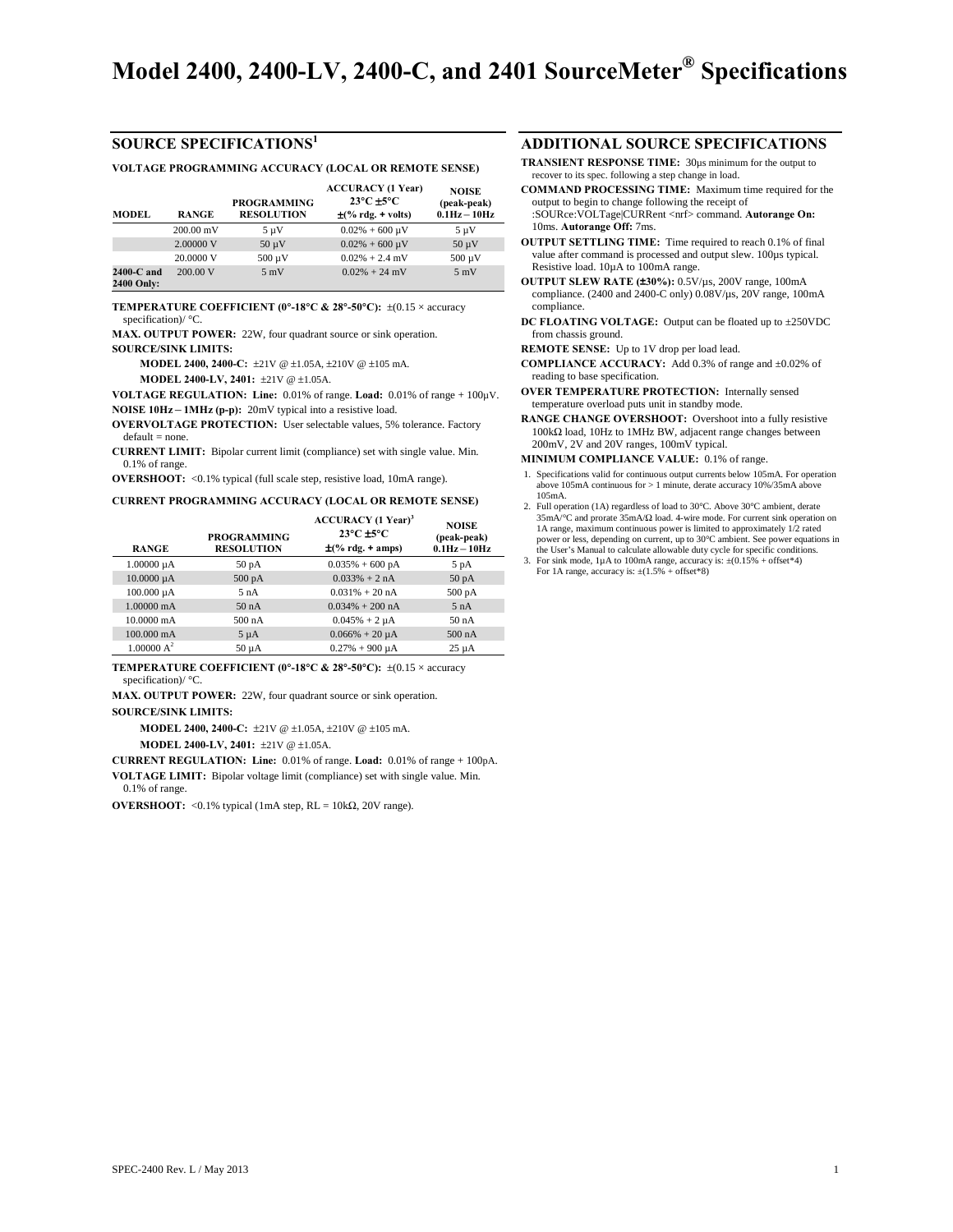# **MEASURE SPECIFICATIONS<sup>1,2</sup>**

**VOLTAGE MEASUREMENT ACCURACY (LOCAL OR REMOTE SENSE)**

| <b>MODEL</b>               | <b>RANGE</b>        | <b>DEFAULT</b><br><b>RESOLUTION RESISTANCE</b> | <b>INPUT</b> | <b>ACCURACY</b> (1 Year)<br>$23^{\circ}$ C $\pm 5^{\circ}$ C<br>$\pm$ (% rdg. + volts) |
|----------------------------|---------------------|------------------------------------------------|--------------|----------------------------------------------------------------------------------------|
|                            | $200.00 \text{ mV}$ | 1 uV                                           | $>10$ GQ     | $0.012\% + 300 \,\mu\text{V}$                                                          |
|                            | 2,00000 V           | $10 \mu V$                                     | $>10$ GΩ     | $0.012\% + 300 \,\mu\text{V}$                                                          |
|                            | 20,0000 V           | $100 \mu V$                                    | $>10$ GQ     | $0.015% + 1.5$ mV                                                                      |
| $2400-C$ and<br>2400 Only: | 200.000 V           | $1 \text{ mV}$                                 | $>10$ GΩ     | $0.015% + 10$ mV                                                                       |

**TEMPERATURE COEFFICIENT (0°-18°C & 28°-50°C):** ±(0.15 × accuracy specification)/ $°C$ .

### **CURRENT MEASUREMENT ACCURACY (LOCAL OR REMOTE SENSE)**

| <b>RANGE</b>         | <b>DEFAULT</b><br><b>RESOLUTION</b> | <b>VOLTAGE</b><br><b>BURDEN</b> <sup>3</sup> | <b>ACCURACY</b> (1 Year)<br>$23^{\circ}$ C $\pm 5^{\circ}$ C<br>$\pm$ (% rdg. + amps) |
|----------------------|-------------------------------------|----------------------------------------------|---------------------------------------------------------------------------------------|
| $1.00000 \mu A$      | 10 <sub>pA</sub>                    | $<1$ mV                                      | $0.029% + 300pA$                                                                      |
| $10.0000 \mu A$      | $100\text{ pA}$                     | $<1$ mV                                      | $0.027% + 700$ pA                                                                     |
| 100.000 µA           | 1 nA                                | $<1$ mV                                      | $0.025% + 6 nA$                                                                       |
| 1.00000 mA           | 10 <sub>n</sub> A                   | $<1$ mV                                      | $0.027\% + 60 \text{ nA}$                                                             |
| $10.0000 \text{ mA}$ | $100 \text{ nA}$                    | $<1$ mV                                      | $0.035\% + 600 \text{ nA}$                                                            |
| $100.000 \text{ mA}$ | $1 \mu A$                           | $<1$ mV                                      | $0.055\% + 6 \mu A$                                                                   |
| 1.00000 A            | $10 \mu A$                          | $<1$ mV                                      | $0.22\% + 570 \mu A$                                                                  |

**TEMPERATURE COEFFICIENT (0°-18°C & 28°-50°C):** ±(0.10 × accuracy specification)/ °C.

### **RESISTANCE MEASUREMENT ACCURACY (LOCAL OR REMOTE SENSE)**

| <b>RANGE</b>                 | <b>DEFAULT</b><br><b>RESOLUTION</b> | <b>DEFAULT TEST</b><br><b>CURRENT</b> | <b>NORMAL</b><br>$ACCURACY (23°C \pm 5°C)$<br>$1$ YEAR, $\pm$ (% rdg. + ohms) | <b>ENHANCED</b><br>ACCURACY $(23^{\circ}C \pm 5^{\circ}C)^5$<br>$1$ YEAR, $\pm$ (% rdg. + ohms) |
|------------------------------|-------------------------------------|---------------------------------------|-------------------------------------------------------------------------------|-------------------------------------------------------------------------------------------------|
| $\langle 2.00000 \ \Omega^4$ | $10 \mu\Omega$                      | ۰                                     | Source $I_{\text{acc}}$ + Meas. $V_{\text{acc}}$                              | Meas $I_{\text{ACT}}$ + Meas. $V_{\text{ACT}}$                                                  |
| $20.0000 \Omega$             | $100 \mu\Omega$                     | $100 \text{ mA}$                      | $0.10\% + 0.003 \Omega$                                                       | $0.07\% + 0.001 \Omega$                                                                         |
| $200.000 \Omega$             | $1 \text{ m}\Omega$                 | $10 \text{ mA}$                       | $0.08\% + 0.03 \Omega$                                                        | $0.05\% + 0.01 \Omega$                                                                          |
| $2.00000 k\Omega$            | $10 \text{ m}\Omega$                | $1 \text{ mA}$                        | $0.07\% + 0.3 \Omega$                                                         | $0.05\% + 0.1 \Omega$                                                                           |
| $20.0000 k\Omega$            | $100 \text{ m}\Omega$               | $100 \mu A$                           | $0.06\% + 3 \Omega$                                                           | $0.04\% + 1 \Omega$                                                                             |
| $200.000 k\Omega$            | $1 \Omega$                          | $10 \mu A$                            | $0.07\% + 30 \Omega$                                                          | $0.05\% + 10 \Omega$                                                                            |
| $2.00000 \text{ M}\Omega$    | $10 \Omega$                         | $1 \mu A$                             | $0.11\% + 300 \Omega$                                                         | $0.05\% + 100 \Omega$                                                                           |
| $20.0000 \text{ M}\Omega$    | $100 \Omega$                        | $1 \mu A$                             | $0.11\% + 1 \text{ k}\Omega$                                                  | $0.05\% + 500 \Omega$                                                                           |
| $200.000 \text{ M}\Omega$    | $1 \text{ k}\Omega$                 | $100 \text{ nA}$                      | $0.66\% + 10 \text{ k}\Omega$                                                 | $0.35\% + 5 k\Omega$                                                                            |
| $>$ 200.000 MΩ <sup>4</sup>  | $\overline{\phantom{a}}$            | $\qquad \qquad \blacksquare$          | Source $I_{ACC}$ + Meas. $V_{ACC}$                                            | Meas $I_{ACC}$ + Meas. $V_{ACC}$                                                                |

**TEMPERATURE COEFFICIENT (0°-18°C & 28°-50°C):** ±(0.15 × accuracy specification)/ °C.

**SOURCE I MODE, MANUAL OHMS:** Total uncertainty = I source accuracy + V measure accuracy (4-wire remote sense).

**SOURCE V MODE, MANUAL OHMS:** Total uncertainty = V source accuracy + I measure accuracy (4-wire remote sense).

**6-WIRE OHMS MODE:** Available using active ohms guard and guard sense. Max. Guard Output Current: 50mA (except 1A range). Accuracy is load dependent. Refer to White Paper no. 2033 for calculation formula.

**GUARD OUTPUT IMPEDANCE:** < $0.1\Omega$  in ohms mode.

# **CONTACT CHECK SPECIFICATIONS**

**SPEED:** 350µs for verification and notification.

| <b>CONTACT CHECK:</b>        | 2Ω             | 15Ω               | 50 $\Omega$       |
|------------------------------|----------------|-------------------|-------------------|
| No contact check failure     | $< 1.00\Omega$ | $<$ 13.5 $\Omega$ | $<$ 47.5 $\Omega$ |
| Always contact check failure | $>3.00\Omega$  | $>16.5\Omega$     | $>52.5\Omega$     |

1. Speed = Normal (1 PLC). For 0.1 PLC, add 0.005% of range to offset specifications, except 200mV, 1A ranges, add 0.05%. For 0.01 PLC, add 0.05% of range to offset specifications, except 200mV and 1A ranges, add 0.5%.

2. Accuracies apply to 2- or 4-wire mode when properly zeroed.

3. 4-wire mode.

4. Manual ohms only.

5. Source readback ON, offset compensation ON, add system noise but don't include offsets.